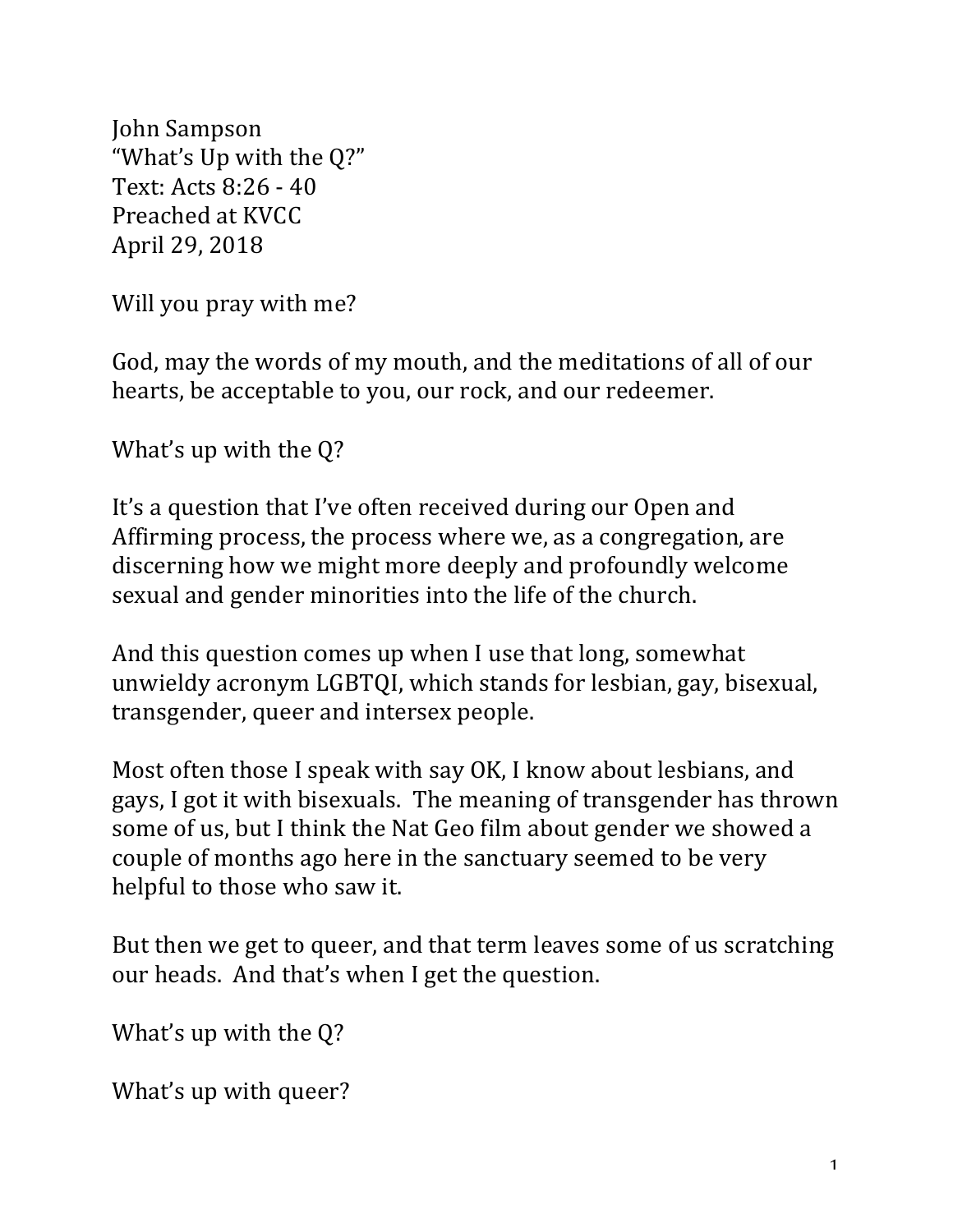Growing up I learned that queer meant something strange, or unexpected. But I also came to know it was a slur used against sexual and gender minorities. It was a slur used against people like me.

And I can remember being told it wasn't OK to call people queer. I also know in our wider culture the word queer is seen as a harmful moniker, something not to be said to one another, and certainly not in public.

But here it is.

Here it is in the middle of our long acronym LGBTQI. Here it is in the middle of our Open and Affirming discussion.

And so people ask me what's up with the  $Q$ ? What does queer mean in the context of our discussion? How do we define this term? How can it be related to God's ever increasing invitation to wider and wider human experiences to join in the sacred body of Christ?

And today we get an answer. Today the story we just heard from Acts is not my response to the question what's up with the Q. Today we hear God's response to this question, or at least the response of our spiritual ancestors.

Because today we get schooled in what it means to be queer.

Because today we meet a sexual minority who is deeply searching to understand God's work in the world, and who desires to join in the community of believers to worship the very same God we come to worship.

Today we meet the Ethiopian eunuch.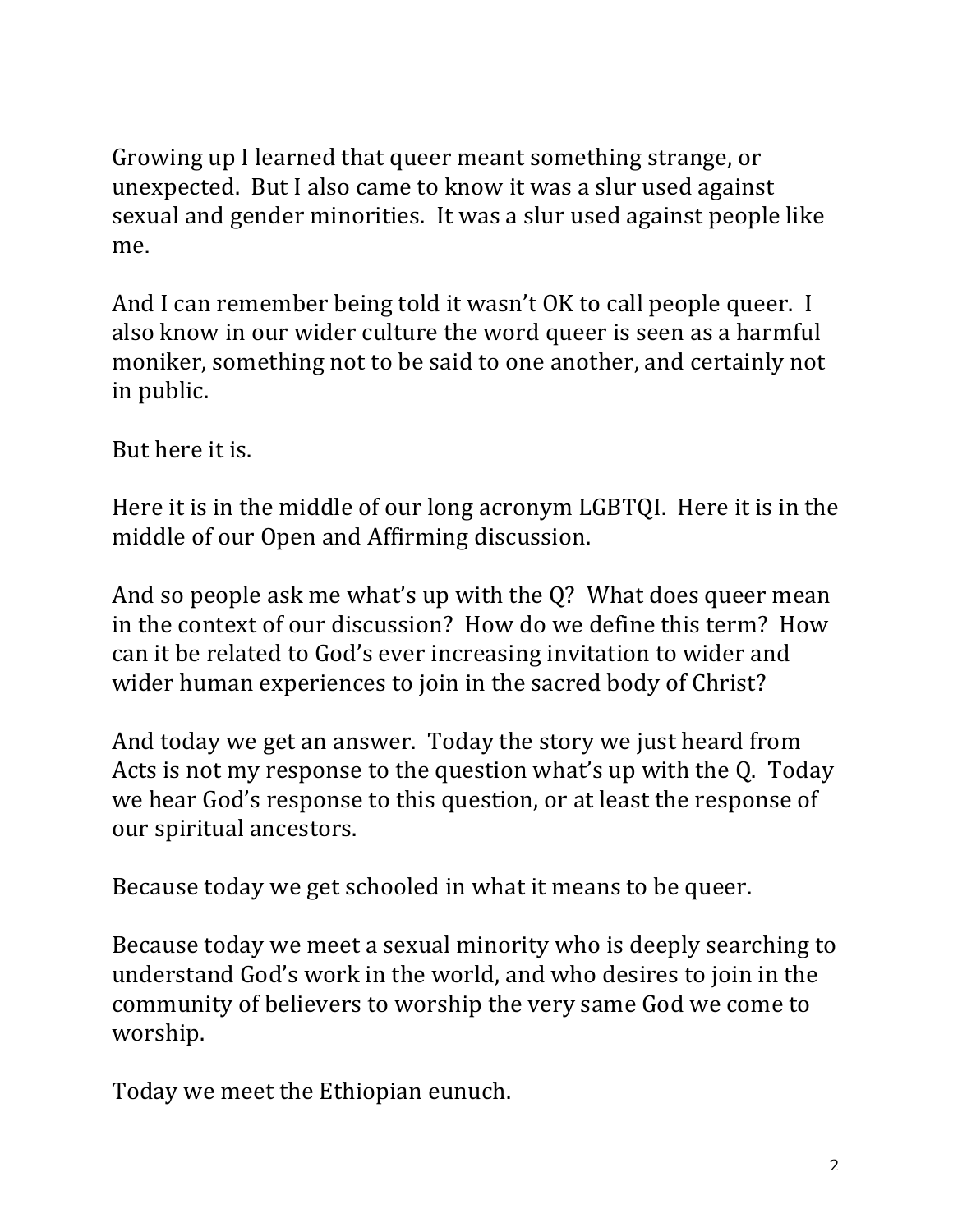We meet a man who has been castrated. Whose genitals have been removed as an act to guarantee that he will be unable to father children through the Queen of Ethiopia, the queen he serves.

Depending on when a boy, or a man is castrated the procedure can have a wide range of effects on the growth and develop of the male because of the disruption of the flow of testosterone. Castrated later in life there may not be many discernable effects. But castrated earlier in life a boy can develop with a higher voice, with less body hair, perhaps with changes to his bodily frame.

Our story doesn't tell us anything about the Ethiopian eunuch's physical features, but I love to think that this man seemed a bit...queer. He seemed to Philip as a man unlike many of the men Philip would have know and worked with, men like the other disciples, or even Jesus himself.

I love to imagine that when Philip first spoke with the man of privilege and power that he met out in the emptiness of the road he registered a difference in the man's voice, or in his mannerisms, or in his general composure.

I love to imagine that Philip was under no illusions when he got into the carriage with the eunuch, because I love to see this story as showing us an unapologetic engagement of the sanctioned ministers of the church with those of us who are sexual and gendered minorities.

And this story tells the truth about what it means to be an LGBTQI person of faith. It tells the truth that we are committed to learning more about our tradition, of traveling on pilgrimage to enter into the assembly of believers, of desiring to live out our faith in community, and with honest curiosity.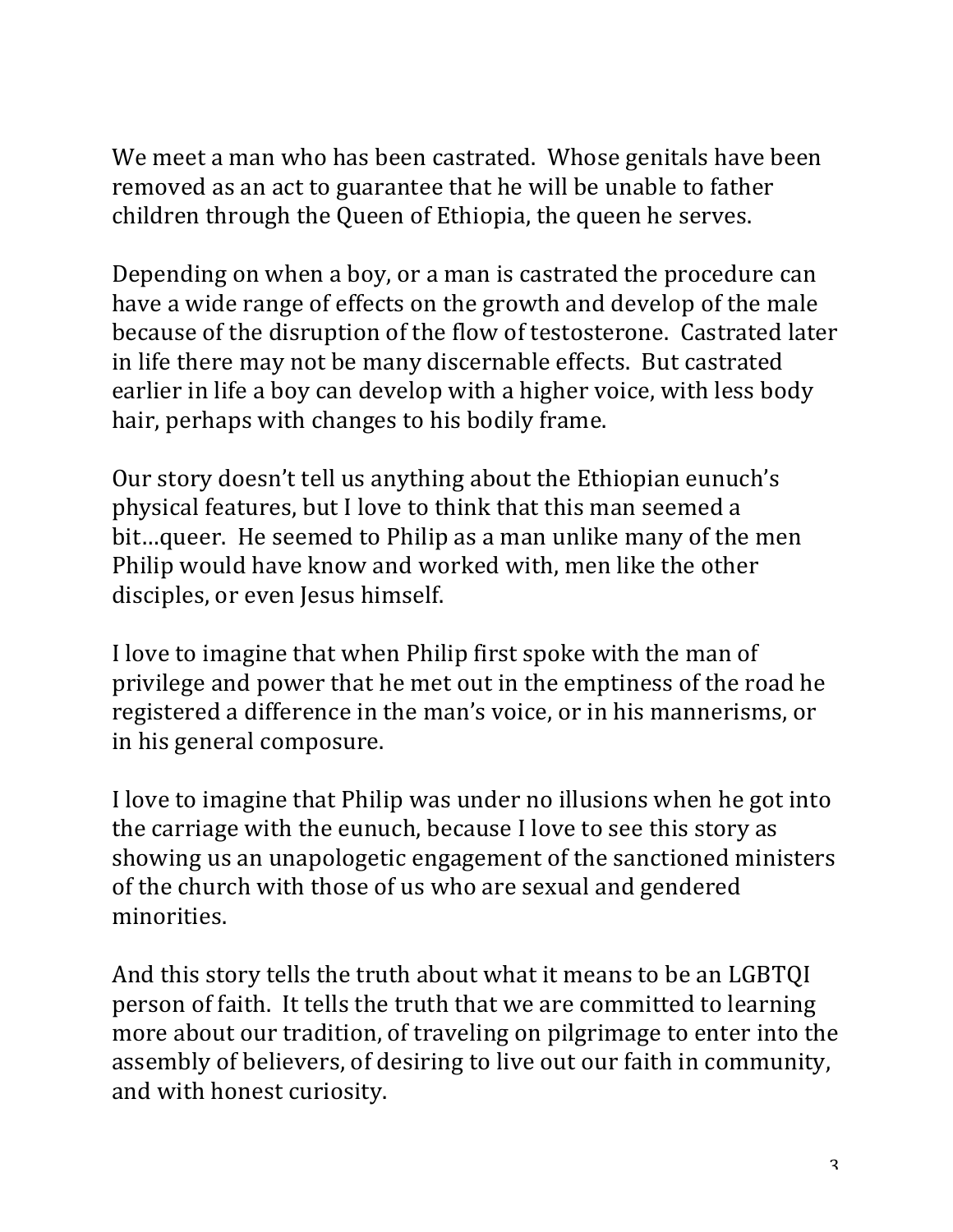And this story also tells the truth about the experience many of us have had when we have tried to join a church. In the book of Leviticus, one of the 5 books of the Torah, there is a law that any man who has crushed testes, or no testes, shall be banned from entering the assembly of believers. This was a law given to Moses, and it was a law still operating in  $1<sup>st</sup>$  century Palestine when the eunuch traveled to Jerusalem to learn more about God and her dreams for humanity. It is a law that still haunts the church today.

And so when this eunuch entered Jerusalem he would have been banned from entering the Temple precincts. He would have been banned from coming into physical proximity with God, even though he had traveled thousands of miles on pilgrimage. This is the experience of so many LGBTQI people of faith still to this day. Even though we come at God's invitation our faith communities deny us membership, deny us ordination, deny us leadership roles, deny and invalidate the possibility of our faith. That's why the eunuch leaves Jerusalem with questions unanswered. That's why many LGBTQI people today have such a disdain for the church. We've been barred by our some of our brothers and sisters in faith from the Holy of Holies, from the blessed experience of membership in a faith community.

But s with many of the stories in our tradition this isn't the end of the story; it's just the set up.

Because the good news is that what is happening in the community of the followers of Jesus is something different. In this story from Acts we see a new day dawning.

Philip, the representative of the church, ordained by God's spirit in an earlier story, meets the eunuch, climbs into his carriage, and they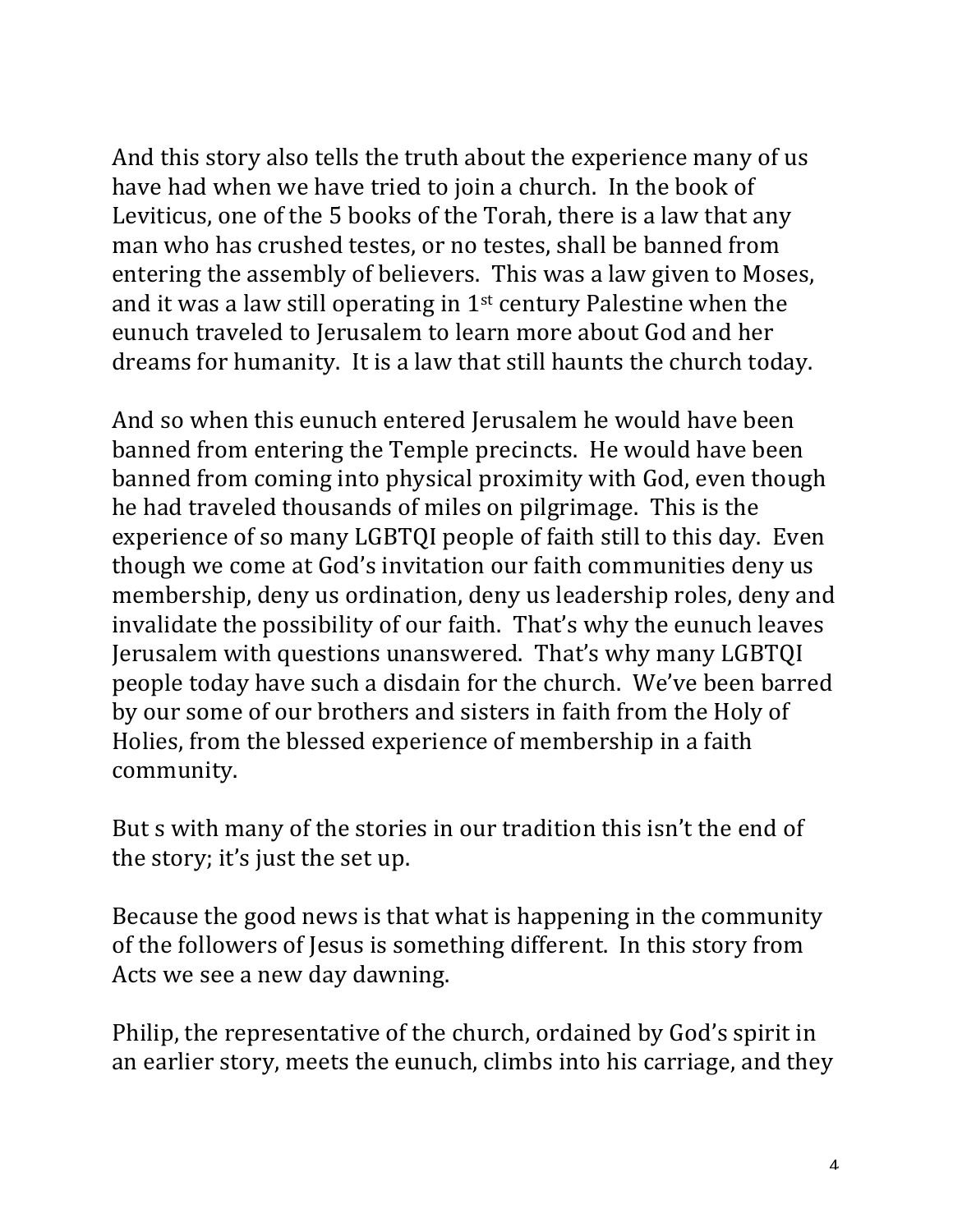begin to have a conversation about faith, about life, about God and her plan for the world.

And when the eunuch has learned all he needs to learn, he sees a pool and he asks for baptism. He asks to be admitted into the community of faith. He asks what could possibly stop him. And Philip's answer is nothing.

Membership in Christ's assembly is not denied to a sexual minority, is not denied to a man who may seem queer to those he meets. The eunuch's desire to follow Christ's way is all that is needed to welcome this man from Ethiopia into the church.

This story of being welcomed into community is unlike other stories we may remember from Jesus' ministry. In those stories Jesus would meet a man or a woman living as an outcast because of some physical issue: leprosy, or menstrual flow, or blindness. And Jesus would have compassion for this individual and cure them. Once the person was cured he or she would then be welcomed back into the community.

The story of Philip and the eunuch is not a cure story. Philip does not perform a miracle on the eunuch and undo his castration as a requirement for welcome into the church. The eunuch becomes a follower of Christ, becomes a member of the church, as a castrated man.

This is God's great work performed in he radiance of Easter.

The former laws have been over thrown. The former alienation is gone.

All are called to the table.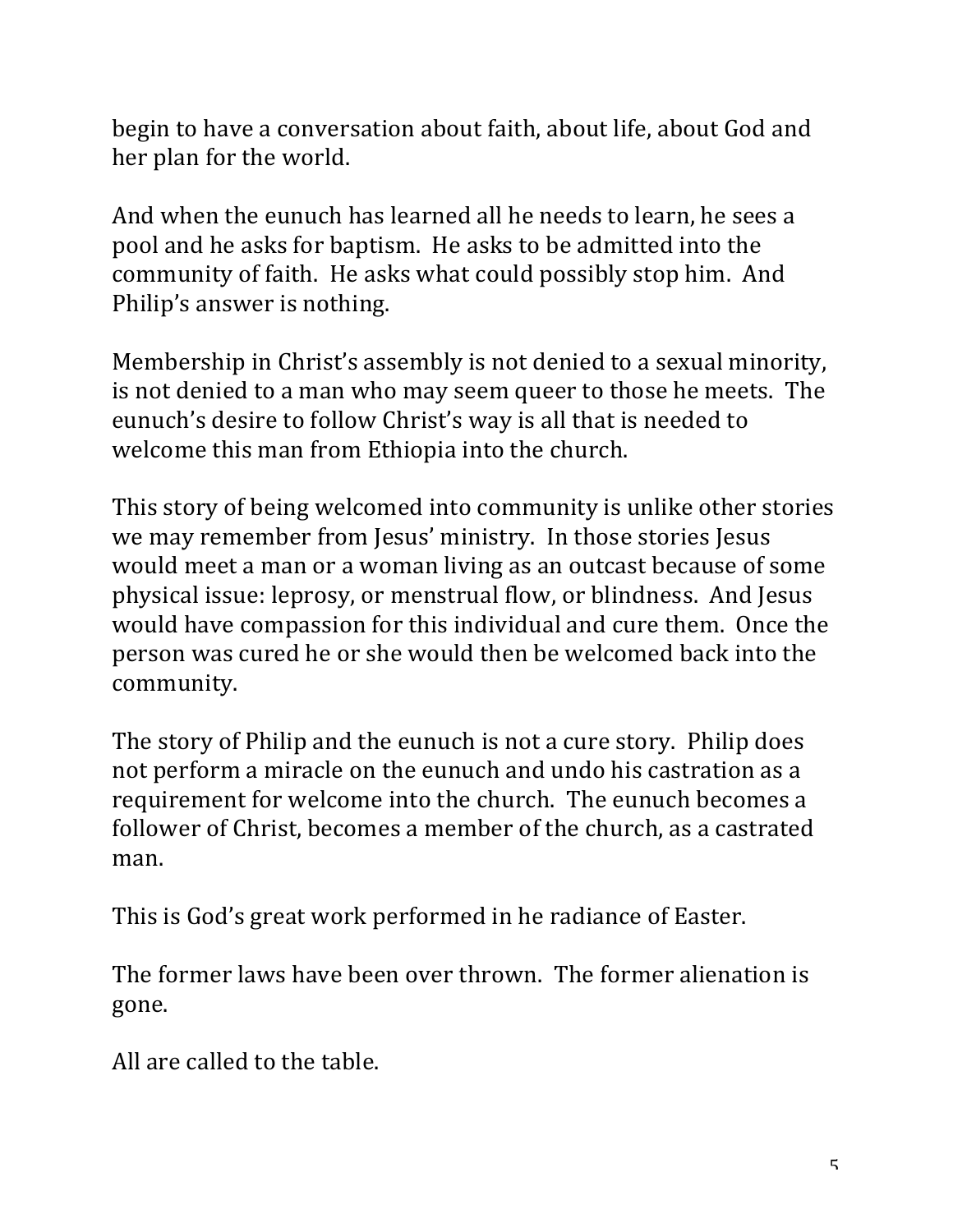And the church is to welcome all those who wish to live into the message of Christ, regardless of the sexual and gendered identity. This is the work that Christ is calling churches like ours to follow right here, right in this community.

But our story doesn't simply ask us to welcome queer men and women into our midst. As with all of the stories of Jesus' early followers, it asks something more profound from us.

But it's easy to miss, because our translation of the Bible hides it.

There is a line in our story that tells us that after Philip and the eunuch spoke and discussed the message of Christ that the eunuch wanted to be baptized and Philip agreed. And then we're told Philip baptized him. Fortunately, that's not what the text actually says. What the text actually says is more unexpected, is more...queer.

The text actually says that he baptized him, without specifying who the subject is, and who the object is during the baptism. The translators take away the ambiguity of the text, and read it according to a tradition that has historically denied the place of LGBTQI people in the scriptures of our faith.

Now I have no doubt that Philip baptized the eunuch. But I wonder about the way in which the eunuch may have baptized Philip. I wonder about the ways that LGBTQI people will baptize us if we open our doors wider to more deeply accept them. I wonder at the ways this church will be changed as we open our hearts to the experience of sexual and gender minorities that will ask to join us in our shared journey of faith.

You ask me what's up with the Q.

That's what's up with the Q.